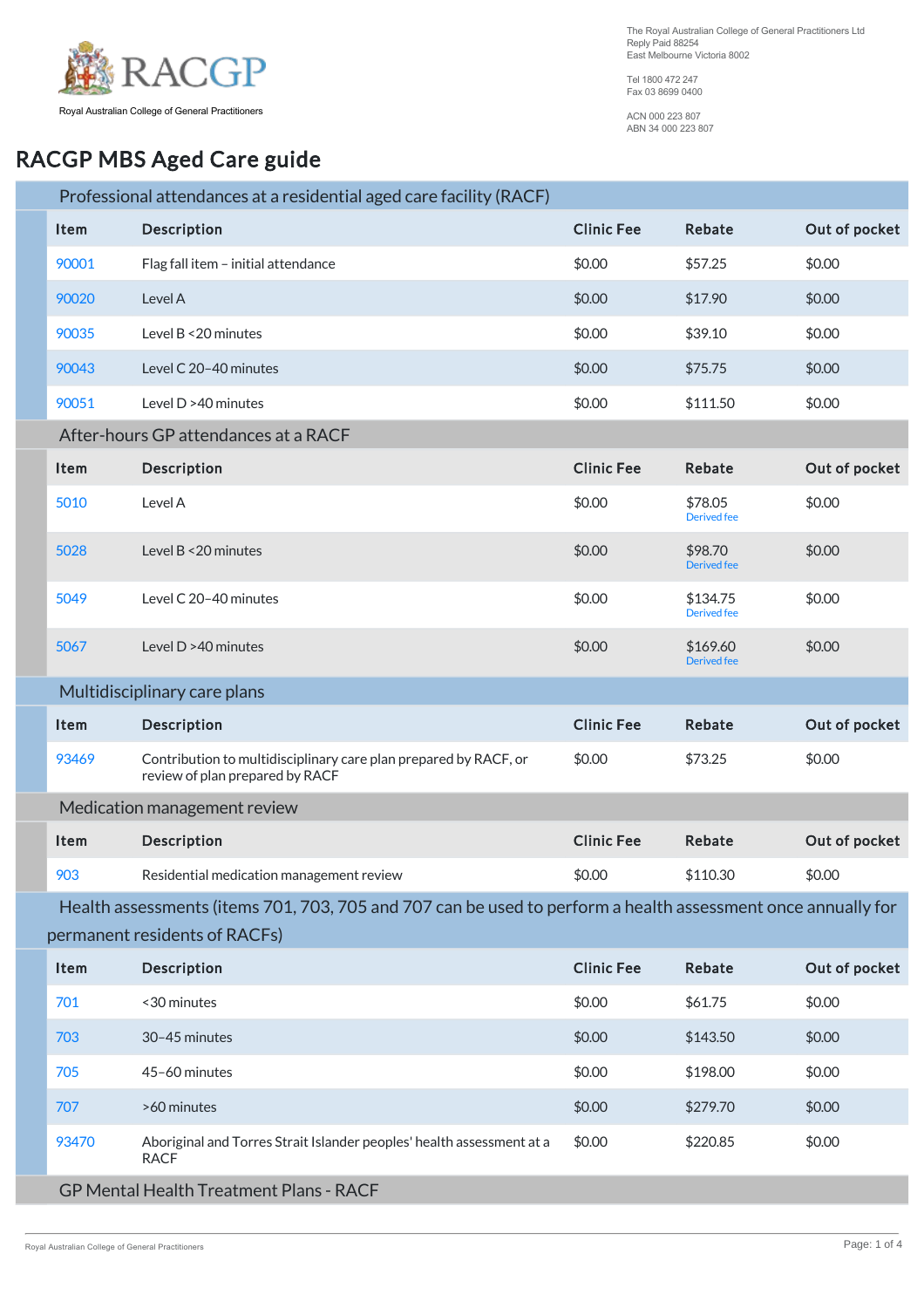

Royal Australian College of General Practitioners

The Royal Australian College of General Practitioners Ltd<br>Reply Paid 88254 East Melbourne Victoria 8002

Tel 1800 472 247<br>Fax 03 8699 0400

ACN 000 223 807 ABN 34 000 223 807

| Item                                                                   | Description                                                                                                             | <b>Clinic Fee</b> | Rebate        | Out of pocket |  |  |  |
|------------------------------------------------------------------------|-------------------------------------------------------------------------------------------------------------------------|-------------------|---------------|---------------|--|--|--|
| 93400                                                                  | Preparation of a GP Mental Health Treatment Plan lasting at least 20<br>minutes (without mental health skills training) | \$0.00            | \$74.60       | \$0.00        |  |  |  |
| 93401                                                                  | Preparation of a GP Mental Health Treatment Plan lasting at least 40<br>minutes (without mental health skills training) | \$0.00            | \$109.85      | \$0.00        |  |  |  |
| 93402                                                                  | Preparation of a GP Mental Health Treatment Plan lasting at least 20<br>minutes (with mental health skills training)    | \$0.00            | \$94.75       | \$0.00        |  |  |  |
| 93403                                                                  | Preparation of a GP Mental Health Treatment Plan lasting at least 40<br>minutes (with mental health skills training)    | \$0.00            | \$139.55      | \$0.00        |  |  |  |
| 93421                                                                  | Review of GP Mental Health Treatment Plan                                                                               | \$0.00            | \$74.60       | \$0.00        |  |  |  |
| GP Mental Health Treatment Plans - RACF (Videoconference)              |                                                                                                                         |                   |               |               |  |  |  |
| Item                                                                   | Description                                                                                                             | <b>Clinic Fee</b> | Rebate        | Out of pocket |  |  |  |
| 93404                                                                  | Preparation of a GP Mental Health Treatment Plan lasting at least 20<br>minutes (without mental health skills training) | \$0.00            | \$74.60       | \$0.00        |  |  |  |
| 93405                                                                  | Preparation of a GP Mental Health Treatment Plan lasting at least 40<br>minutes (without mental health skills training) | \$0.00            | \$109.85      | \$0.00        |  |  |  |
| 93406                                                                  | Preparation of a GP Mental Health Treatment Plan lasting at least 20<br>minutes (with mental health skills training)    | \$0.00            | \$94.75       | \$0.00        |  |  |  |
| 93407                                                                  | Preparation of a GP Mental Health Treatment Plan lasting at least 40<br>minutes (with mental health skills training)    | \$0.00            | \$139.55      | \$0.00        |  |  |  |
| 93422                                                                  | Review of GP Mental Health Treatment Plan                                                                               | \$0.00            | \$74.60       | \$0.00        |  |  |  |
|                                                                        | <b>GP Mental Health Treatment Plans - RACF (Telephone)</b>                                                              |                   |               |               |  |  |  |
| Item                                                                   | <b>Description</b>                                                                                                      | <b>Clinic Fee</b> | Rebate        | Out of pocket |  |  |  |
| 93423                                                                  | Review of GP Mental Health Treatment Plan                                                                               | \$0.00            | \$74.60       | \$0.00        |  |  |  |
|                                                                        | Focussed Psychological Strategies (only applicable to GPs registered with Medicare as having satisfied the              |                   |               |               |  |  |  |
|                                                                        | requirements for higher level mental health skills for the provision of the service)                                    |                   |               |               |  |  |  |
| Item                                                                   | Description                                                                                                             | <b>Clinic Fee</b> | <b>Rebate</b> | Out of pocket |  |  |  |
| 2733                                                                   | Initial FPS session, consultation lasting 30-40 minutes (RACF<br>specific)                                              | \$0.00            | \$96.50       | \$0.00        |  |  |  |
| 2735                                                                   | Initial FPS session, consultation lasting at least 40 minutes (RACF<br>specific)                                        | \$0.00            | \$138.10      | \$0.00        |  |  |  |
| 93287                                                                  | Additional FPS session, consultation lasting 30-40 minutes (RACF<br>specific)                                           | \$0.00            | \$96.50       | \$0.00        |  |  |  |
| 93288                                                                  | Additional FPS session, consultation lasting at least 40 minutes<br>(RACF specific)                                     | \$0.00            | \$138.10      | \$0.00        |  |  |  |
| Focussed Psychological Strategies - Videoconference (Initial sessions) |                                                                                                                         |                   |               |               |  |  |  |
| Item                                                                   | Description                                                                                                             | <b>Clinic Fee</b> | Rebate        | Out of pocket |  |  |  |
|                                                                        |                                                                                                                         |                   |               |               |  |  |  |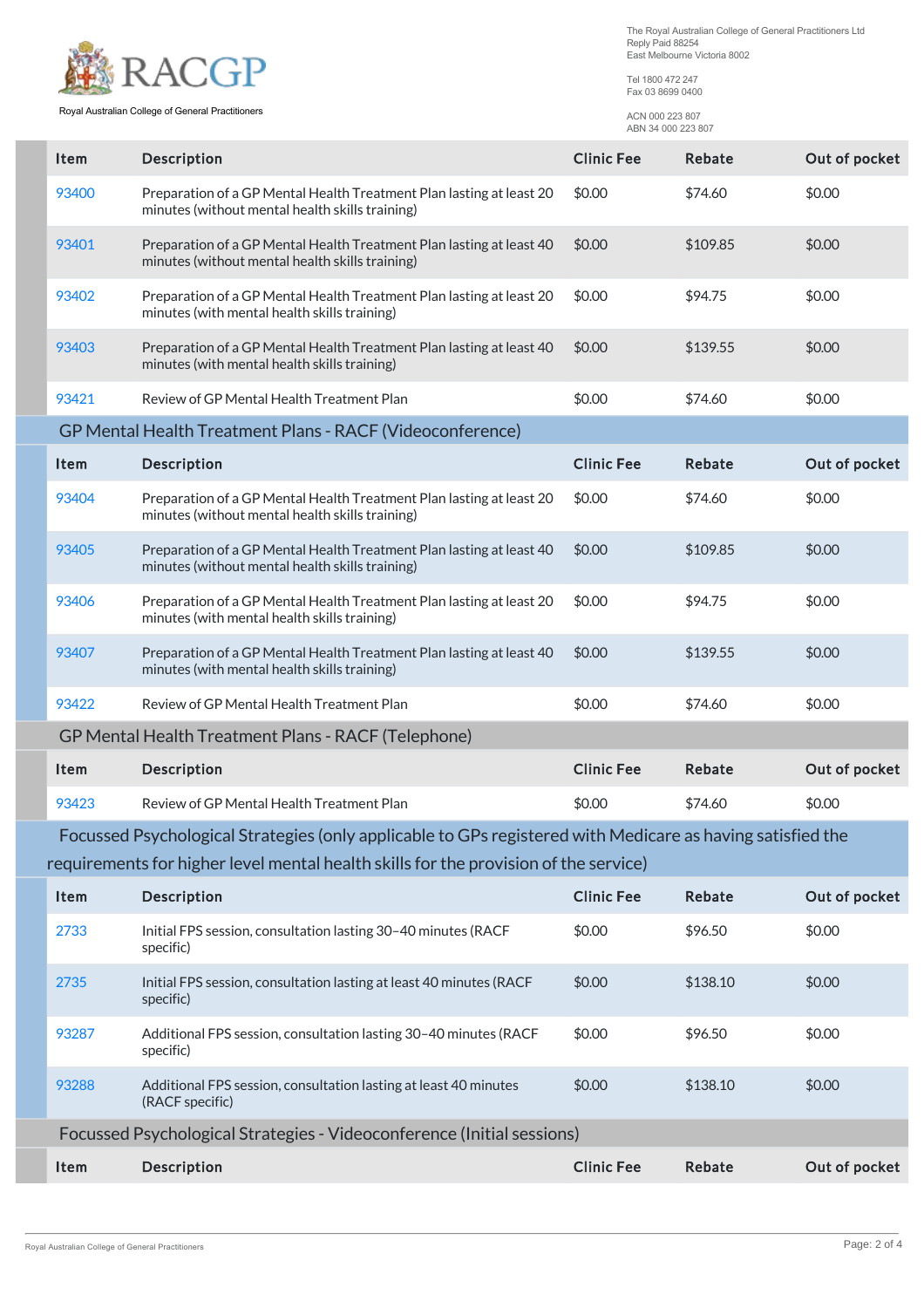The Royal Australian College of General Practitioners Ltd<br>Reply Paid 88254 East Melbourne Victoria 8002



Royal Australian College of General Practitioners

Tel 1800 472 247 Fax 03 8699 0400

> ACN 000 223 807 ABN 34 000 223 807

| Item                                                                | Description                                                                     | <b>Clinic Fee</b> | Rebate                         | Out of pocket |  |  |  |
|---------------------------------------------------------------------|---------------------------------------------------------------------------------|-------------------|--------------------------------|---------------|--|--|--|
| 2729                                                                | Consultation lasting 30-40 minutes (telehealth, rural and remote<br>area)       | \$0.00            | \$96.50                        | \$0.00        |  |  |  |
| 2731                                                                | Consultation lasting at least 40 minutes (telehealth, rural and remote<br>area) | \$0.00            | \$138.10                       | \$0.00        |  |  |  |
| 91818                                                               | Consultation lasting 30-40 minutes                                              | \$0.00            | \$96.50                        | \$0.00        |  |  |  |
| 91819                                                               | Consultation lasting at least 40 minutes                                        | \$0.00            | \$138.10                       | \$0.00        |  |  |  |
| Focussed Psychological Strategies - Telephone (Initial sessions)    |                                                                                 |                   |                                |               |  |  |  |
| Item                                                                | Description                                                                     | <b>Clinic Fee</b> | Rebate                         | Out of pocket |  |  |  |
| 91842                                                               | Consultation lasting 30-40 minutes                                              | \$0.00            | \$96.50                        | \$0.00        |  |  |  |
| 91843                                                               | Consultation lasting at least 40 minutes                                        | \$0.00            | \$138.10                       | \$0.00        |  |  |  |
|                                                                     | Focussed Psychological Strategies - Videoconference (Additional sessions)       |                   |                                |               |  |  |  |
| Item                                                                | Description                                                                     | <b>Clinic Fee</b> | <b>Rebate</b>                  | Out of pocket |  |  |  |
| 93301                                                               | Consultation lasting 30-40 minutes                                              | \$0.00            | \$96.50                        | \$0.00        |  |  |  |
| 93304                                                               | Consultation lasting at least 40 minutes                                        | \$0.00            | \$138.10                       | \$0.00        |  |  |  |
| Focussed Psychological Strategies - Telephone (Additional sessions) |                                                                                 |                   |                                |               |  |  |  |
|                                                                     |                                                                                 |                   |                                |               |  |  |  |
| Item                                                                | <b>Description</b>                                                              | <b>Clinic Fee</b> | <b>Rebate</b>                  | Out of pocket |  |  |  |
| 93302                                                               | Consultation lasting 30-40 minutes                                              | \$0.00            | \$96.50                        | \$0.00        |  |  |  |
| 93305                                                               | Consultation lasting at least 40 minutes                                        | \$0.00            | \$138.10                       | \$0.00        |  |  |  |
|                                                                     | Telehealth support consultations - Attendance at RACFs                          |                   |                                |               |  |  |  |
| Item                                                                | Description                                                                     | <b>Clinic Fee</b> | <b>Rebate</b>                  | Out of pocket |  |  |  |
| 2125                                                                | Level A                                                                         | \$0.00            | \$71.75<br><b>Derived</b> fee  | \$0.00        |  |  |  |
| 2138                                                                | Level B                                                                         | \$0.00            | \$99.65<br><b>Derived</b> fee  | \$0.00        |  |  |  |
| 2179                                                                | Level C                                                                         | \$0.00            | \$148.05<br><b>Derived</b> fee | \$0.00        |  |  |  |
| 2220                                                                | Level D                                                                         | \$0.00            | \$195.10<br><b>Derived</b> fee | \$0.00        |  |  |  |
|                                                                     | Telehealth support services                                                     |                   |                                |               |  |  |  |
| Item                                                                | Description                                                                     | <b>Clinic Fee</b> | Rebate                         | Out of pocket |  |  |  |

## Disclaimer

The information set out in this document is current to September 2021 and is intended for use as a guide of a general nature only and may or may not be